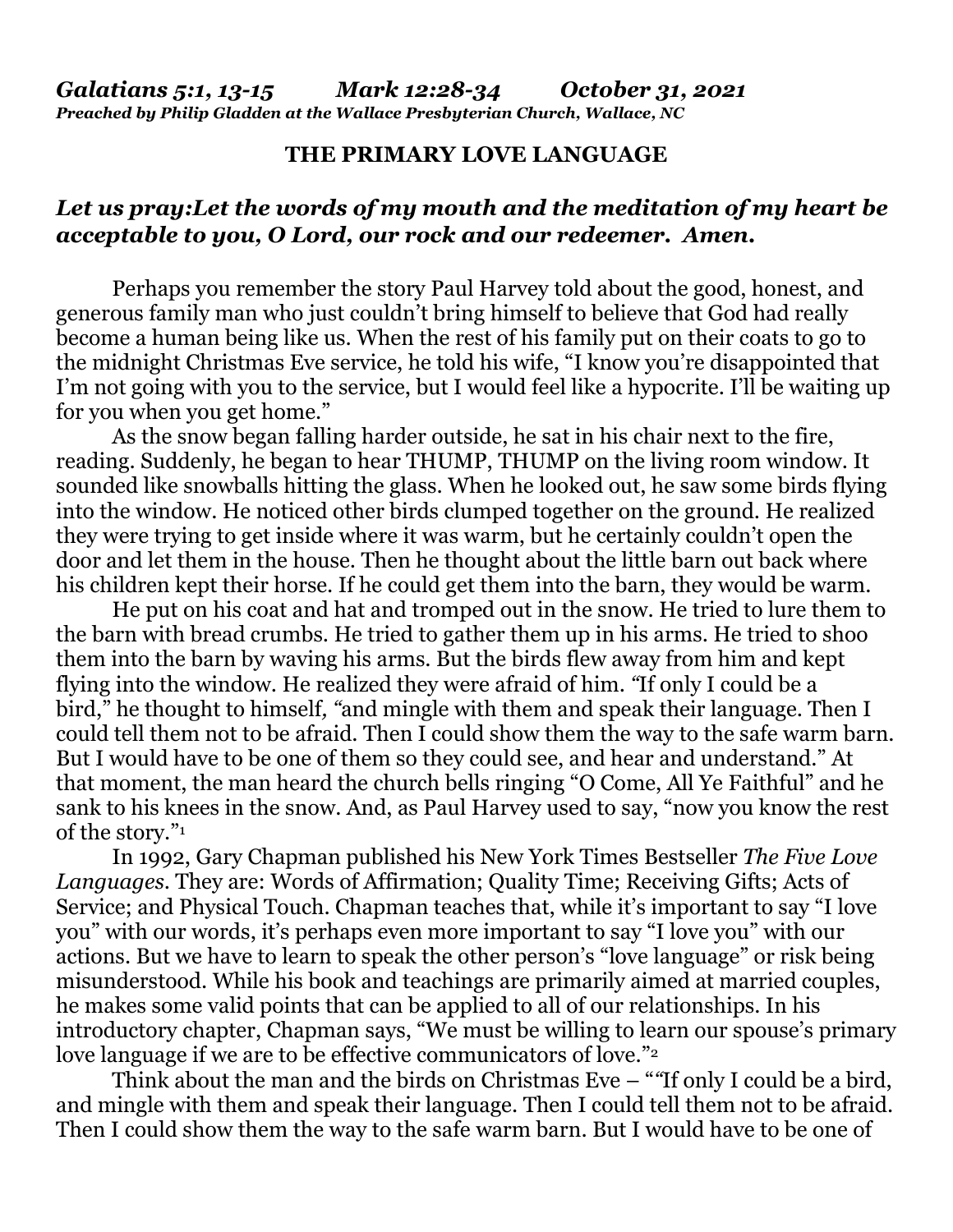them so they could see, and hear and understand." Think about how our God tells us not to be afraid and shows us the way – "For God so loved the world that he gave his only Son, so that everyone who believes in him may not perish but may have eternal life. . . And the Word became flesh and lived among us, and we have seen his glory, the glory as of a father's only son, full of grace and truth." (John 3:16; 1:14)

When one of the scribes asked Jesus, "Which commandment is the first of all?" Jesus answered, "'Hear, O Israel: the Lord our God, the Lord is one; you shall love the Lord your God with all your heart, and with all your soul, and with all your mind, and with all your strength.' The second is this, 'You shall love your neighbor as yourself.'" If we want to follow Jesus . . . if we want to enter the kingdom of God . . . if we want to be effective communicators of God's love . . . not only do we need to learn the primary love language, we need to act it out, with God and with our neighbor.

There is a wonderful story about Rabbi Hillel and Rabbie Shammai, two esteemed Torah scholars of the first century B.C. They often disagreed on the interpretation of God's law. Shammai was much stricter in his understanding, while Hillel tended to be more lenient. Hillel taught his students "to love peace and pursue peace, love all God's creations and bring them close to the Torah." One day, a Gentile who wanted to convert to Judaism approached Shammai and asked him to teach him the entire Torah. "But," said the Gentile, "I will convert only if you can teach me the entire Torah while I stand on one foot." Shammai was insulted by what he thought was a ridiculous request and threw the man out of his house. The Gentile then went to Hillel and made the same request with the same requirement. Hillel accepted the man's challenge and said, "What is hateful to you, do not do to your neighbor. That is the whole Torah; the rest is the explanation of this. Go and study it!"<sup>3</sup>

That sounds like the story of the scribe and Jesus. "Which commandment is the first of all?" And Jesus's answer can be learned while standing on one foot: "Love God. Love your neighbor." In Matthew's version of this story, Jesus adds, "On these two commandments hang all the law and the prophets." (Matthew 22:40) The apostle Paul instructed the Christians in Galatia, "For the whole law is summed up in a single commandment, 'You shall love your neighbor as yourself.'" (Galatians 5:14) We hear it echoed in what we call the Golden Rule in Jesus's Sermon on the Mount, "In everything do to others, as you would have them do to you; for this is the law and the prophets." (Matthew 7:12) We can imagine Jesus saying to the scribe, "Love God. Love neighbor. This is the whole law. Go and study it! And even more important than that, go and live it!"

In case you need any more convincing that Jesus is talking about "love in action," remember that Luke's version of this story also has a lawyer ask Jesus, "What must I do to inherit eternal life?" When Jesus asks the lawyer what he thinks, the man recites the Great Commandment: "You shall love the Lord your God with all your heart, and with all your soul, and with all your strength, and with all your mind; and your neighbor as yourself." Jesus says, "You have given the right answer; do this, and you will live." The lawyer should have stopped right there. However, he wanted to justify himself, so he asked, "And who is my neighbor?" Boy, did he get more than he bargained for! Instead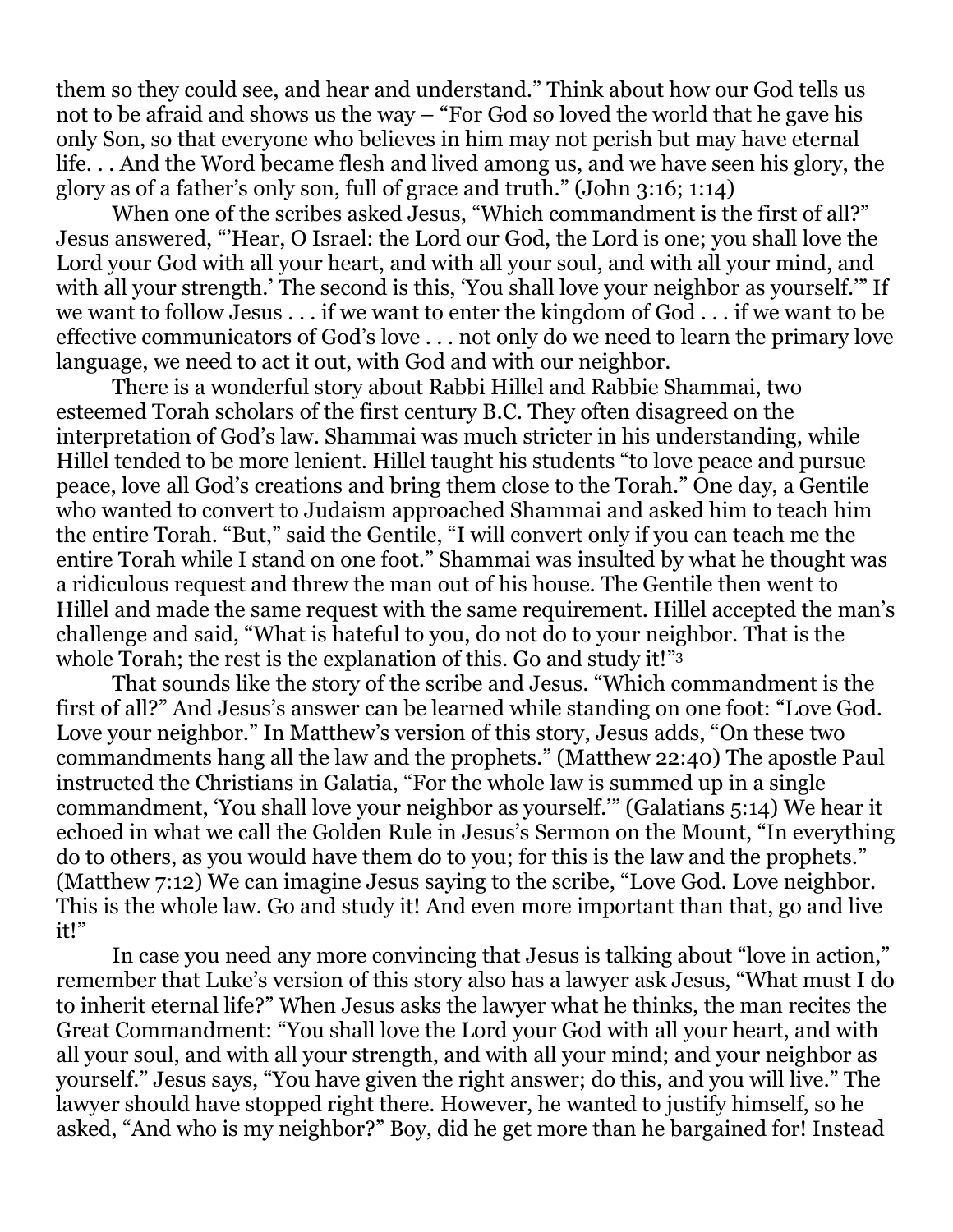of giving the lawyer a list of people to love, he told the parable of the Good Samaritan. And the rest of the story goes like this: "Which of these three, do you think, was a neighbor to the man who fell into the hands of the robbers?" He said, "The one who showed him mercy." Jesus said to him, "Go and do likewise." Jesus didn't say, "Go and study the example of the Samaritan and contemplate what it means to be a good neighbor." He said, "Go and do likewise . . . with everything you've got!" (Luke 10:25- 37)

Speaking of language, I use a most interesting resource when I read, study, and prepare my sermons, called The Handbook Series. The resource is published by the United Bible Societies and is primarily intended to be used by Bible translators who translate God's Word into many different languages. A literal translation often doesn't work when trying to communicate God's Word and God's love, because the second language has no words or ideas that correspond. To paraphrase Gary Chapman, a Bible translator has to learn to speak the other person's "love language" or risk being misunderstood.

For example, in our story today, we hear the command to "love the Lord your God with all your heart," understood as the seat of emotions and feelings. But in the Kabba-Laka language of the African nation of Chad, the instruction would be "love God with your whole liver." In the Conob language of a Maya tribe in Guatemala and some parts of Mexico, "love God with your whole abdomen." In the Marshallese language of the Northern Pacific, it would be "love God with your whole throat."

We also hear "Love your neighbor as yourself." We're no different than the lawyer who asked, "And who is my neighbor?" We want to know whom we have to love (and, if we're honest, we kind of hope it's not *those* people). Jesus used the Samaritan as the example of the good neighbor who showed mercy. In the Barrow Eskimo language, the neighbor is "a person outside of your building" (shall we say, outside of our circle? outside of our comfort zone?). In the Tzeltal language which is spoken in the state of Chiapas in southeastern Mexico, your neighbor is "the one at your back and your side." In the Q'eqchi' Mayan language of Guatemala and Belize, your neighbor is translated with a word that means "younger-brother-older-brother" and describes *all* of your neighbors in a community. Or, again, in the Tzeltal language, "Feel hurt for your neighbors as you feel hurt for yourselves."<sup>4</sup>

In other words, as one biblical commentator puts it, "One who loves God is to hold nothing back, not to love God with only part – the 'religious' or 'spiritual' part – of one's being, but one's whole self" and "love of God cannot exist without love for all fellow human beings as its content."5 Now, that's nothing new. That's exactly how the Ten Commandments are structured – the first four talk about our relationship with God, the last six describe how we are to treat our neighbors and live together in community. You can't separate the two! The apostle John says it more bluntly than that: "We love because [God] first loved us. Those who say, 'I love God,' and hate their brothers or sisters, are liars; for those who do not love a brother or sister whom they have seen, cannot love God whom they have not seen. The commandment we have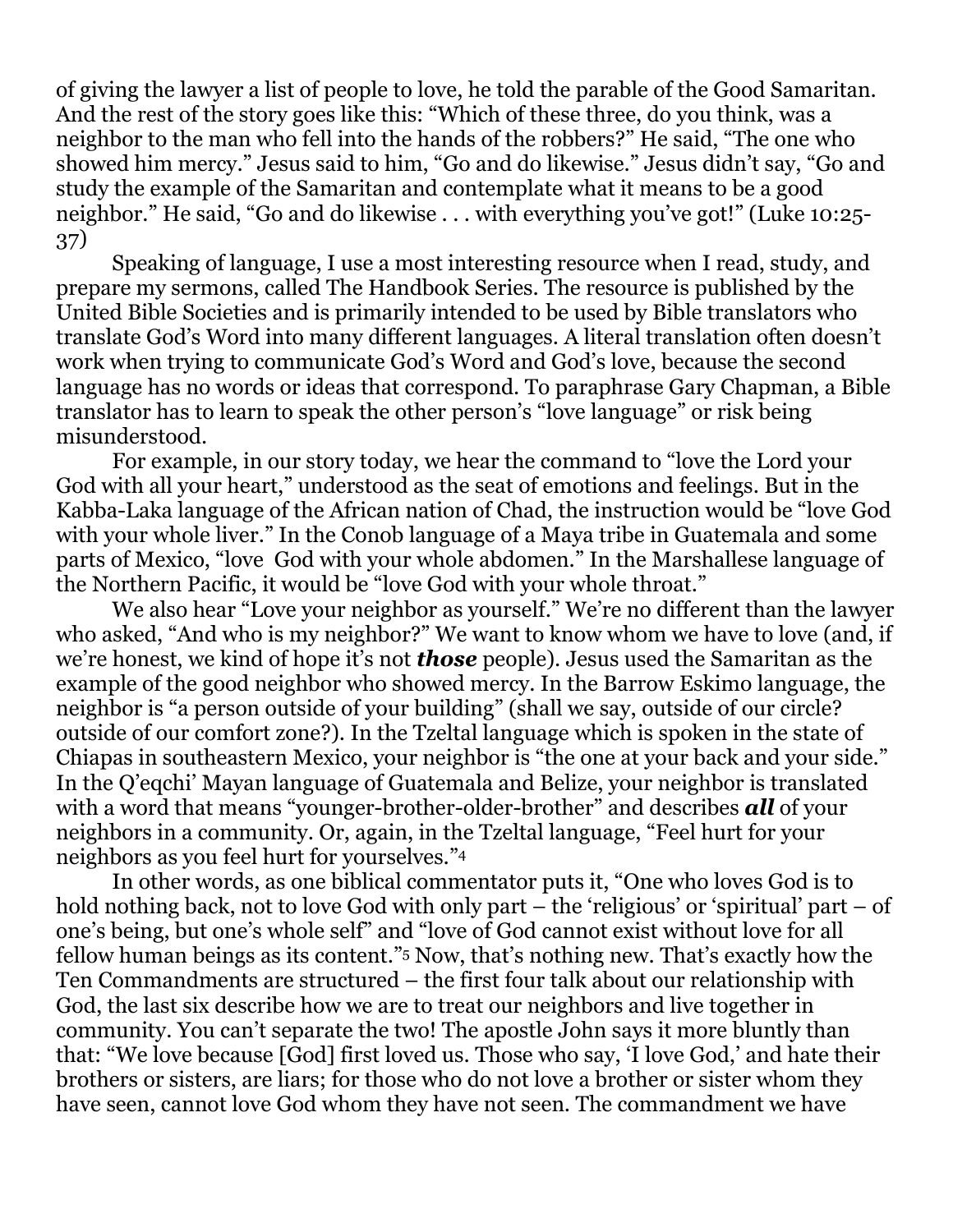from him is this: those who love God must love their brothers and sisters also." (1 John 4:19-21)

Much is made of Jesus's comment to the scribe, "You are not far from the kingdom of God." Does that mean so close, and yet so far? Missed it by that much? Close, but no cigar? After all, Jesus commended the scribe for his good and wise answer. When we think about other stories of Jesus telling people what it means to be his follower in the kingdom of God, he typically ends with something like, "Go and do likewise" or "Follow me." It's not enough to know and speak the right answers. We have to speak the love language of Jesus in what we do. Bishop William Willimon writes, "Truth to tell, few people are turned off by Jesus because of Jesus; most turn away from him because of our pathetic witness. We got the words right, but not the moves. They dismiss us with, 'You must look more redeemed if I am to believe in your redeemer.'"<sup>6</sup> That sounds a lot like the story about the famous missionary to India, E. Stanley Jones, who asked Mahatma Gandhi how to naturalize Christianity into India. Gandhi told him, "I would suggest first of all that all of you Christians, missionaries and all, begin to live more like Jesus Christ."<sup>7</sup>

Love God. Love neighbor. It's all that easy and it's all that hard, as the preacher at the Montreat Youth Conference told us every night in Anderson Auditorium. Jesus knew that what he was saying wasn't easy. It wasn't easy in his day. It's not easy today. But it's absolutely necessary for those of us who call ourselves followers of Jesus to speak the primary love language – not just with our words, but in our actions – if we want to be effective communicators of God's love in a world that is desperate to hear some good news. No, it's not easy, but that didn't stop Jesus from loving us and calling us to love God and neighbor with everything we've got.

One more story about the love of God and the love of neighbor. Once there were two neighbors who farmed together. They shared equally in all of the work and split the profits exactly. Each had his own granary. One of the neighbors was married and had a large family; the other neighbor was single.One day the single neighbor thought to himself, "It is not fair that we divide the grain evenly. My neighbor has many mouths to feed, while I have but one. I know what I'll do, I will take a sack of grain from my granary each evening and put it in my neighbor's granary." So, each night when it was dark, he carefully carried a sack of grain and put it in his neighbor's barn.Now the married neighbor thought to himself, "It is not fair that we divide the grain evenly. I have many children to care for me in my old age, and my neighbor has none. I know what I'll do, I will take a sack of grain from my granary each evening and put it in my neighbor's granary." And he did.Each morning the two neighbors were amazed to discover that though they had removed a sack of grain the night before, they had just as many. One night they met each other halfway between their barns, each carrying a sack of grain. Then they understood the mystery, and embraced with joy. And as God looked down from heaven, he saw the two neighbors embracing and said, "I declare this to be a holy place, for I have witnessed extraordinary love here."<sup>8</sup>